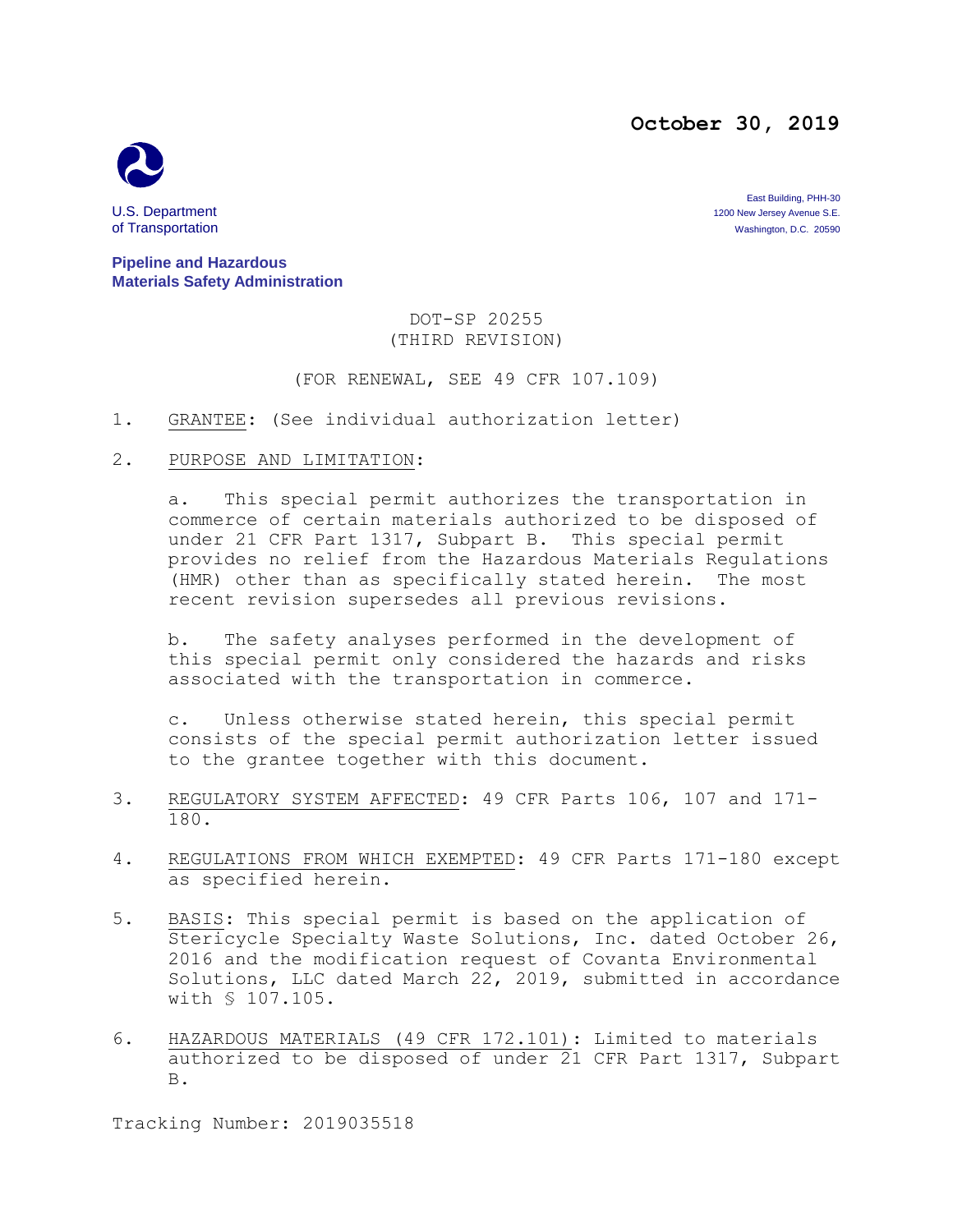Continuation of DOT-SP 20255 (3rd Rev.) Page 2

#### 7. SAFETY CONTROL MEASURES:

a. PACKAGING: Prescribed combination packaging:

(1) Inner Packaging: An inner liner bag meeting the requirements of 21 CFR 1317.60. Additionally, inner liner bags must meet the requirements of 49 CFR 173.197(e)(1)(i) and (ii) or be further packaged in film bags meeting these requirements.

(2) Outer Packaging: Strong outer packaging (i.e., fiberboard, plastic, or metal). Completed packages must be capable of meeting the PG II performance level. Multiple inner packagings may be placed in the outer packaging.

(3) The total weight of the packaging plus its contents shall not exceed 66 pounds.

b. OPERATIONAL CONTROLS: Shipments by cargo vessel and cargo-only aircraft are only authorized for shipments originating outside the contiguous United States.

c. Marking:

(1) The marking requirements of 172.301(c) do not apply.

(2) Each package must be marked with the marine pollutant marking specified in § 172.322(a)(2); however, marking requirement in § 172.322(a)(1) does not apply.

#### 8. SPECIAL PROVISIONS:

a. This special permit is limited to materials that are collected for the purpose of disposal by registrants authorized by the DEA under 21 CFR 1317.40 or Federal, State, tribal, or local law enforcement when in the course of official duties under 21 CFR 1317.35.

b. The grantee must perform all pre-transportation functions specified in this special permit (i.e., packaging the material).

c. A current copy of this special permit must be maintained at each facility where the package is offered for transportation.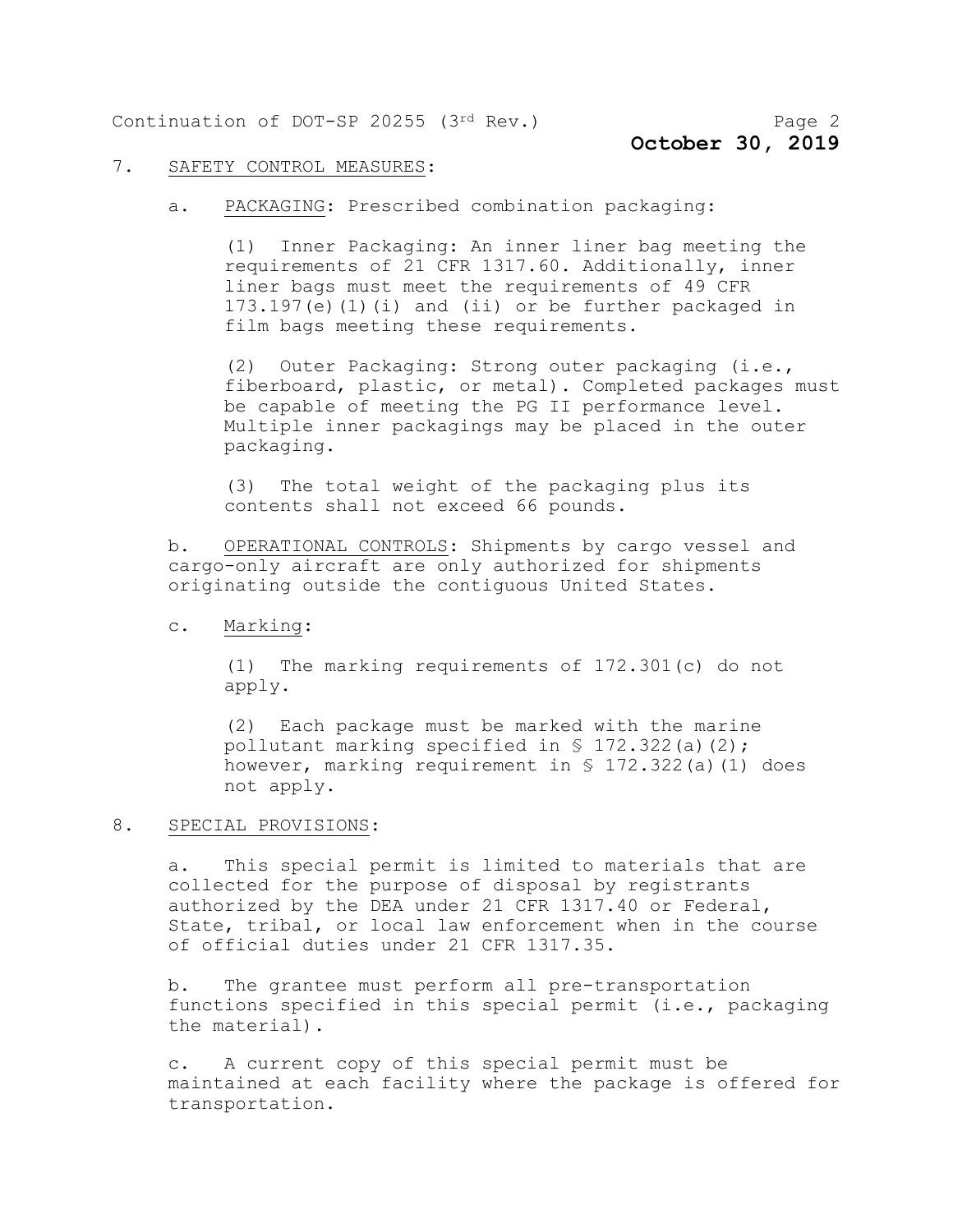**October 30, 2019**

d. This special permit does not provide relief from regulations of other agencies in the United States Government.

- 9. MODES OF TRANSPORTATION AUTHORIZED: Motor vehicle, cargo vessel, rail freight, and cargo-only aircraft.
- 10. MODAL REQUIREMENTS: None.
- 11. COMPLIANCE: Failure by a person to comply with any of the following may result in suspension or revocation of this special permit and penalties prescribed by the Federal hazardous materials transportation law, 49 U.S.C. 5101 et seq:
	- o All terms and conditions prescribed in this special permit.
	- o Persons operating under the terms of this special permit must comply with the security plan requirement in Subpart I of Part 172 of the HMR, when applicable.
	- o Registration required by § 107.601 et seq.when applicable.

Each "Hazmat employee", as defined in § 171.8, who performs a function subject to this special permit must receive training on the requirements and conditions of this special permit.

No person may use or apply this special permit, including display of its number, when this special permit has expired or is otherwise no longer in effect.

Under Title VII of the Safe, Accountable, Flexible, Efficient Transportation Equity Act: A Legacy for Users (SAFETEA-LU) — "The Hazardous Materials Safety and Security Reauthorization Act of 2005" (Pub. L. 109-59), 119 Stat. 1144 (August 10, 2005), amended the Federal hazardous materials transportation law by changing the term "exemption" to "special permit" and authorizes a special permit to be granted up to two years for new special permits and up to four years for renewals.

11. REPORTING REQUIREMENTS: Shipments or operations conducted under this special permit are subject to the Hazardous Materials Incident Reporting requirements specified in 49